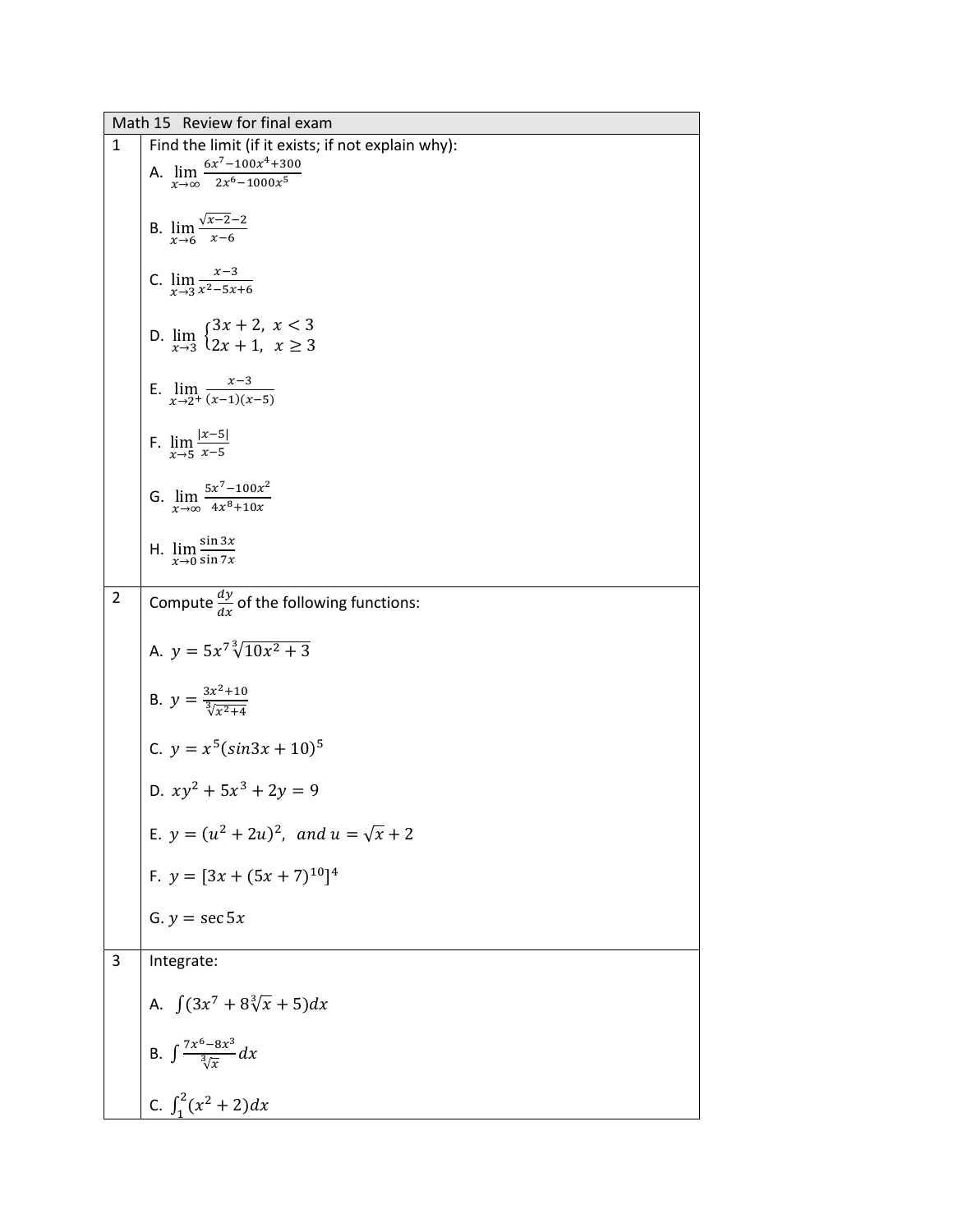|    | D. $\int \frac{x}{\sqrt{x^2+10}} dx$                                                                   |
|----|--------------------------------------------------------------------------------------------------------|
|    | E. $\int x(x-1)^8 dx$                                                                                  |
|    | F. $\int \frac{1}{t^2} \left(1 + \frac{1}{t}\right)^{10} dt$                                           |
| 4  | Recall: $f(x)$ is continuous at $x = c$ if                                                             |
|    | <i>I.</i> $f(c)$ exists<br>II. $\lim_{x\to c} f(x)$ exists                                             |
|    | III. $\lim_{x\to c} f(x) = f(c)$                                                                       |
|    |                                                                                                        |
|    | For A-D circle the roman numerals that are true for $f(x)$ and c.                                      |
|    | A. $f(x) = \frac{x-5}{x-2}$ , $c = 7$ : I II III                                                       |
|    | B. $f(x) = 3x^2 + 5x - 2$ , $c = 3$ : <i>I II III</i>                                                  |
|    | C. $f(x) = \frac{x-3}{x^2-5x+6}$ , $c = 3$ and $c = 2$ : I II III                                      |
|    | D. $f(x) = \frac{ x-3 }{x-3}$ , $c = 3$ : <i>I II III</i>                                              |
| 5  | The position after $t$ seconds of a particle moving along the x-axis is given by                       |
|    | $x(t) = t^2 - 10t + 1$ . Find                                                                          |
|    | A. The position after 2 seconds.<br>B. When the particle changes direction.                            |
|    | C. The position when the particle changes direction.                                                   |
|    | D. The acceleration after 2 seconds.                                                                   |
| 6  | A square on a computer screen is increasing in size. The area is increasing at                         |
|    | the rate of 2 $\frac{cm^2}{min}$ . When the side of the square is 10 cm long, find the rate at         |
|    | which the side of the square in increasing.                                                            |
| 7  | Find where $f(x) = x^4 - 8x^2$ in increasing and decreasing, concave up and                            |
|    | concave down. Find any max, min points, inflection points and asymptotes.                              |
| 8  | Given that $3x + y = 12$ , maximize $A = xy$ .                                                         |
| 9  | A yard bordering on a river has a perimeter of 150 feet. What are the                                  |
|    | dimensions if the area is maximum.                                                                     |
| 10 | A projectile is shot in the air from the ground. The position of the projectile                        |
|    | after t seconds is given by $s(t) = -16t^2 + 64t$ .                                                    |
|    | A) Find the initial velocity.                                                                          |
|    | B) When does the projectile reach a maximum height?                                                    |
|    | C) What is the maximum height?                                                                         |
|    | D) When does the profectile return to the ground?                                                      |
|    | E) What is the velocity when the projectile hits the ground?                                           |
| 11 | A volume is changing over time. The volume is given by $V = 3xy^2$ , where                             |
|    | x and y are also changing with time. If $\frac{dv}{dt} = 5$ , and $x = 2y$ , find $\frac{dy}{dt}$ when |
|    | $y=4$ .                                                                                                |